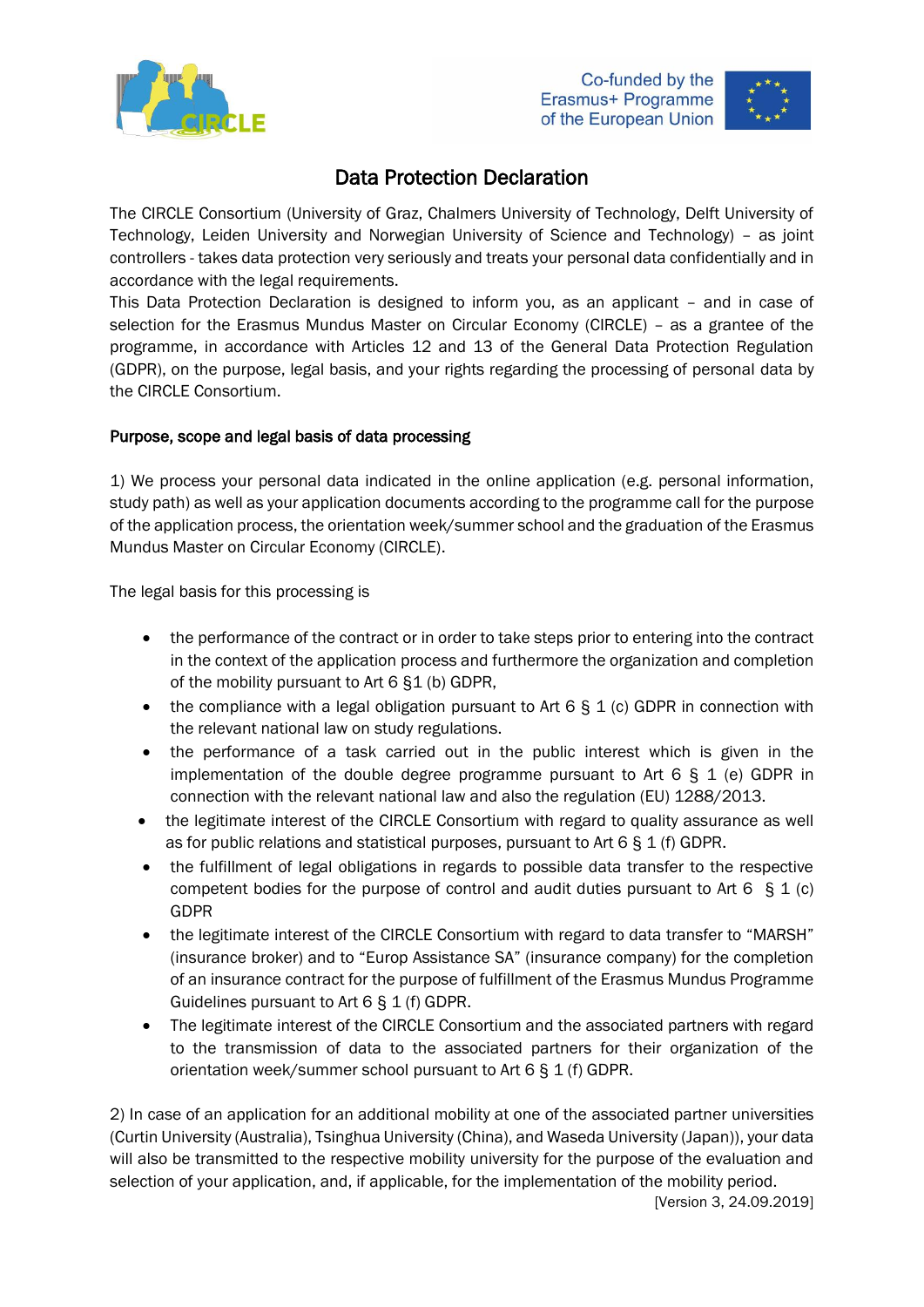



The legal basis for this processing is

- the performance of the contract or in order to take steps prior to entering into the contract in the context of the application process pursuant to Art  $6 \le 1$  (b) GDPR
- the performance of a task carried out in the public interest which is given in the implementation of the double degree programme pursuant to Art  $6 \S 1$  (e) GDPR in connection with the relevant national law and also the regulation (EU) 1288/2013.

Processing of your data and documents by the CIRCLE Consortium is a necessary step in the evaluation and selection process for the programme. Therefore, not providing the relevant personal data will result in your application not being considered for the programme.

The CIRCLE Consortium will, as far as is reasonably practical, anonymize or pseudonymize all Personal Data contained in statistics, reports and summaries to minimse the amount of Personal Data processed.

### Duration of storage

- In case of a contract/contractual obligation, legal obligation or the performance of a task carried out in the public interest: Your personal data will be stored as long as necessary for the organization and completion of the mobility / fulfillment of the legal obligation or the performance of a task carried out in the public interest. In addition, we will store your data if there are statutory retention periods or if the statute of limitations regarding potential legal claims is still open.
- In case of legitimate interest: Your data will be processed as long as necessary for the preservation of the legitimate interest and until (justified) objections are raised respectively.

#### Transmission of your personal data

We transfer your personal data to the following recipients:

• Control and supervisory authorities

E.g. the European Commission, European Anti-Fraud Office, European Court of Auditors [ECA] or Austrian Court of Audit, Austrian Federal Ministry of Finance (Transparency Portal))

• Insurance company/broker

The following data will be transmitted to "MARSH" (insurance broker) and to "Europ Assistance SA" (insurance company) in the context of the conclusion of an insurance contract: family name, first name, country of official residence, gender, date of birth, start date of the coverage, end date of the coverage, email address, and type insured (e.g. student).

• Associated Partners (Curtin University, Tsinghua University, Waseda University)